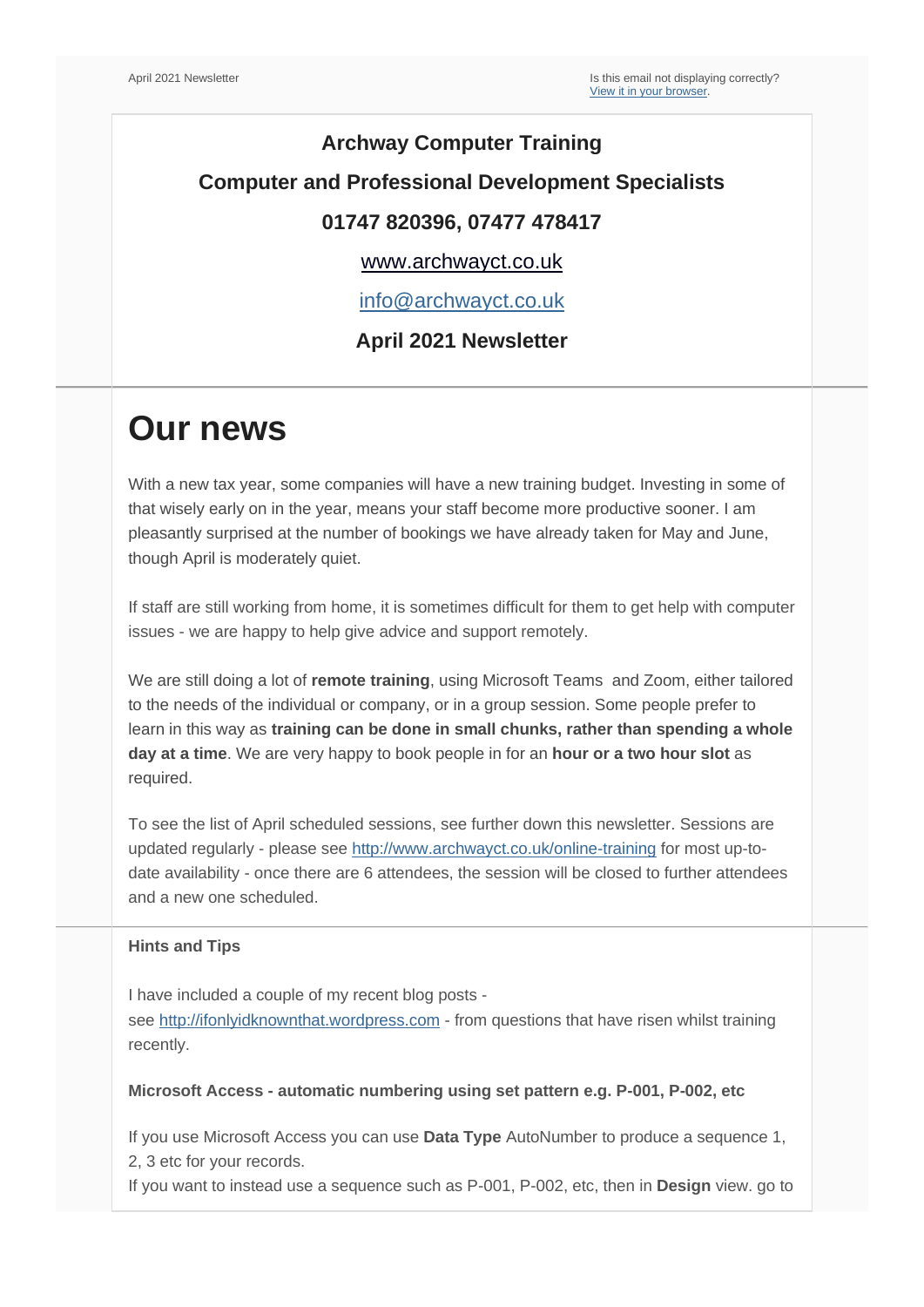the **Field Properties**, then in the **Format** box, enter the syntax **"P-"000**. It will display exactly as you wish but there are two things to bear in mind:

- 1. It will be for display purposes only the information stored in memory will still be numbers.
- 2. Auto numbers are never re-assigned. So if some records are deleted you will have gaps: P-001, P-002 and then P-005.

| Table1 | $\times$ |                 |  |
|--------|----------|-----------------|--|
| ID     |          | last name       |  |
|        |          | P-001 Donbayand |  |
|        |          | P-002 Beasley   |  |
|        |          | P-003 Smith     |  |
|        |          | P-004 Patel     |  |

Find out more about our [Microsoft Access training](http://www.archwayct.co.uk/microsoft-office-training/microsoft-access-training) in Wiltshire, Dorset, Somerset and Hampshire.

#### **Crystal Reports - hiding zero values in charts**

I was training Crystal Reports this week and we produced a chart where a lot of the values were zero which made the chart rather messy.

We were charting **Last Year's Sales** by field **Region** from the **Customer** table.

Create a new formula field, **No Sales Region.**

**If Sum({Customer.Last Year's Sales},{Customer.Region})=0 then {Customer.Region}** Go into the **Chart Expert**, on the **Data** tab, select **Advanced** for the **Layout**, then for the **On change of** , select **@No Sales Region** and for **Show value(s)** select **Sum of Customer.Last Year's Sales**. Click **OK**.

The next question was what if we only wanted to see on the chart **Regions** with **Last Year's Sales** >10000.

Create a new formula field, **Large Sales Region.**

**If Sum({Customer.Last Year's Sales},{Customer.Region})>10000 then {Customer.Region}**

Go into the **Chart Expert**, on the **Data** tab, select **Advanced** for the **Layout**, then for the **On change of** , select **@Large Sales Region** and for **Show value(s)** select **Sum of Customer.Last Year's Sales**. Click **OK**.

Find out more about our [Crystal Reports training](http://www.archwayct.co.uk/it-training/crystal-reports-training) in Dorset, Wiltshire. Somerset and Hampshire.

# **Online Training Sessions**

Since some organisations no longer want face-to-face training, we are pleased to be able to announce some interactive short training sessions.

Sessions will be conducted using WebEx or Zoom and will be limited to 6 people. Once a session is full, new dates will be released.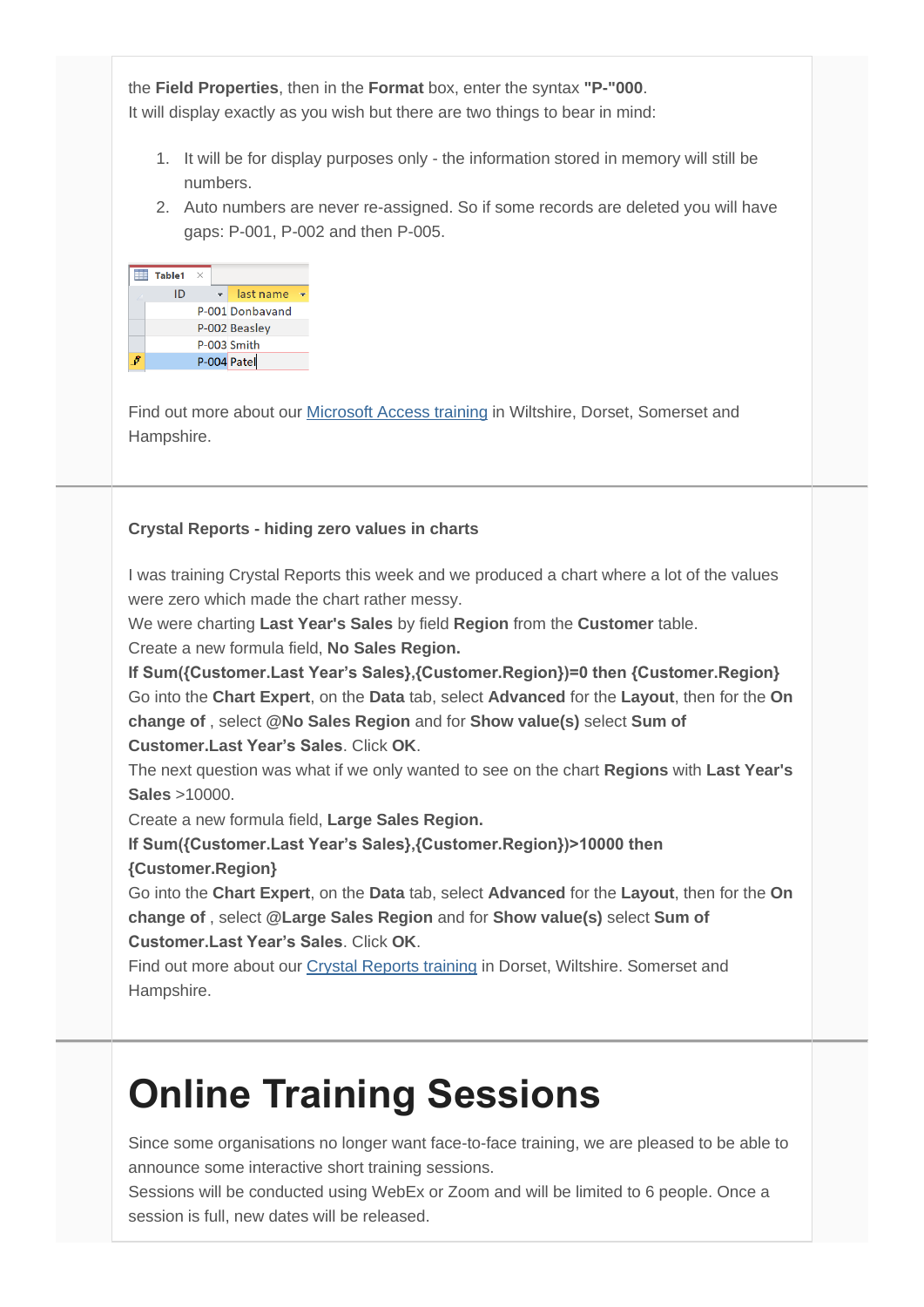Training files and a meeting invitation will be sent out to participants in advance of the training session. Sessions are updated regularly **[here](http://www.archwayct.co.uk/online-training)**.

[email us](mailto:jdonbavand@btinternet.com?subject=Online%20training)**. To find out more details, ring on the mobile number at the top of this newsletter, or fill in our online [contact form](http://www.archwayct.co.uk/contact)**.

| <b>Date</b>  | <b>Time</b>        | <b>Session</b>                                                                                                                                          | <b>Cost</b>           |
|--------------|--------------------|---------------------------------------------------------------------------------------------------------------------------------------------------------|-----------------------|
| 1st          | $09:15 -$          | <b>Crystal Reports - Charting</b>                                                                                                                       | $£35 +$               |
| April        | 10:45              |                                                                                                                                                         | <b>VAT</b>            |
| 1st          |                    | 11:30 - Microsoft Project - Baselining a Project and Tracking                                                                                           | $£25 +$               |
| April        | 12:30              | Progress                                                                                                                                                | <b>VAT</b>            |
| 1st          | $14:00 -$          | Time Management - Setting goals and priorities, Urgent                                                                                                  | $E30 +$               |
| April        | 15:00              | vs Important                                                                                                                                            | <b>VAT</b>            |
| 1st          | $15:30 -$          | Microsoft Project - Adding costs to projects                                                                                                            | $E25 +$               |
| April        | 16:30              |                                                                                                                                                         | VAT                   |
| 6th          | $09:30 -$          | Crystal Reports - Formulas and Functions                                                                                                                | $£35 +$               |
| April        | 11:00              |                                                                                                                                                         | <b>VAT</b>            |
| 6th          | $11:15 -$          | <b>Crystal Reports - Charting</b>                                                                                                                       | $£35 +$               |
| April        | 12:45              |                                                                                                                                                         | <b>VAT</b>            |
| 6th<br>April | $13:30 -$<br>14:30 | Excel - Review of Basic Formulas, Absolute Cell<br>References (fixed cells), % of Totals, Using Quick<br>Analysis for % of Totals and Cumulative Totals | $£25 +$<br><b>VAT</b> |
| 6th<br>April | 16:00              | 15:00 - PowerPoint - Creating a new presentation, Slide Layouts, £25 +<br><b>Slide Views, Moving Slides</b>                                             | <b>VAT</b>            |
| 7th          | $09:30 -$          | Microsoft Project - Adding costs to projects                                                                                                            | $£25 +$               |
| April        | 10:30              |                                                                                                                                                         | <b>VAT</b>            |
| 7th          | $11:00 -$          | Microsoft Project - Working with Tasks, Creating a Gantt                                                                                                | $E30 +$               |
| April        | 12:30              | Chart, Links, Lags and Leads                                                                                                                            | <b>VAT</b>            |
| 7th          | $13:00 -$          | Introduction to OneNote                                                                                                                                 | $E30 +$               |
| April        | 14:30              |                                                                                                                                                         | <b>VAT</b>            |
| 7th<br>April | $15:00 -$<br>16:00 | Outlook - Calendar, Creating Recurring Appointments,<br>Making Appointments private, Using the Scheduling<br><b>Assistant</b>                           | $£25 +$<br><b>VAT</b> |
| 8th          | 10:30              | 09:30 - Word - Working with Large Documents - Heading Styles,                                                                                           | $£25 +$               |
| April        |                    | Section Breaks, Automating Tables of Contents                                                                                                           | <b>VAT</b>            |
| 8th          | $11:00 -$          | Word - Using Word tables, general Word hints and tips                                                                                                   | $£25 +$               |
| April        | 12:00              |                                                                                                                                                         | <b>VAT</b>            |
| 8th          | $13:30 -$          | <b>Crystal Reports - Crosstabs</b>                                                                                                                      | $£35 +$               |
| April        | 15:00              |                                                                                                                                                         | <b>VAT</b>            |
| 9th          | 11:00              | 09:30 - Crystal Reports - The Section Expert and Advanced                                                                                               | $£35 +$               |
| April        |                    | Formatting                                                                                                                                              | <b>VAT</b>            |
| 9th<br>April | $11:30 -$<br>12:30 | Outlook - Emails Rules and Alerts, Creating a Task from<br>an Email, Creating an Appointment from an Email, Quick<br>Parts, Email Templates             | $£25 +$<br><b>VAT</b> |
| 9th          | $13:30 -$          | Word - Collaborating with Others - Sharing Documents,                                                                                                   | $£25 +$               |
| April        | 14:30              | Comments, Track Changes                                                                                                                                 | <b>VAT</b>            |
| 9th          | $15:00 -$          | Delegating - How to delegate effectively                                                                                                                | £50 +                 |
| April        | 17:00              |                                                                                                                                                         | VAT                   |
| 12th         | 09:30 -            | PowerPoint - Using SmartArt, Animating bulleted lists and £25 +                                                                                         | <b>VAT</b>            |
| April        | 10:30              | <b>SmartArt, Using Drawing Tools, Manipulating Pictures</b>                                                                                             |                       |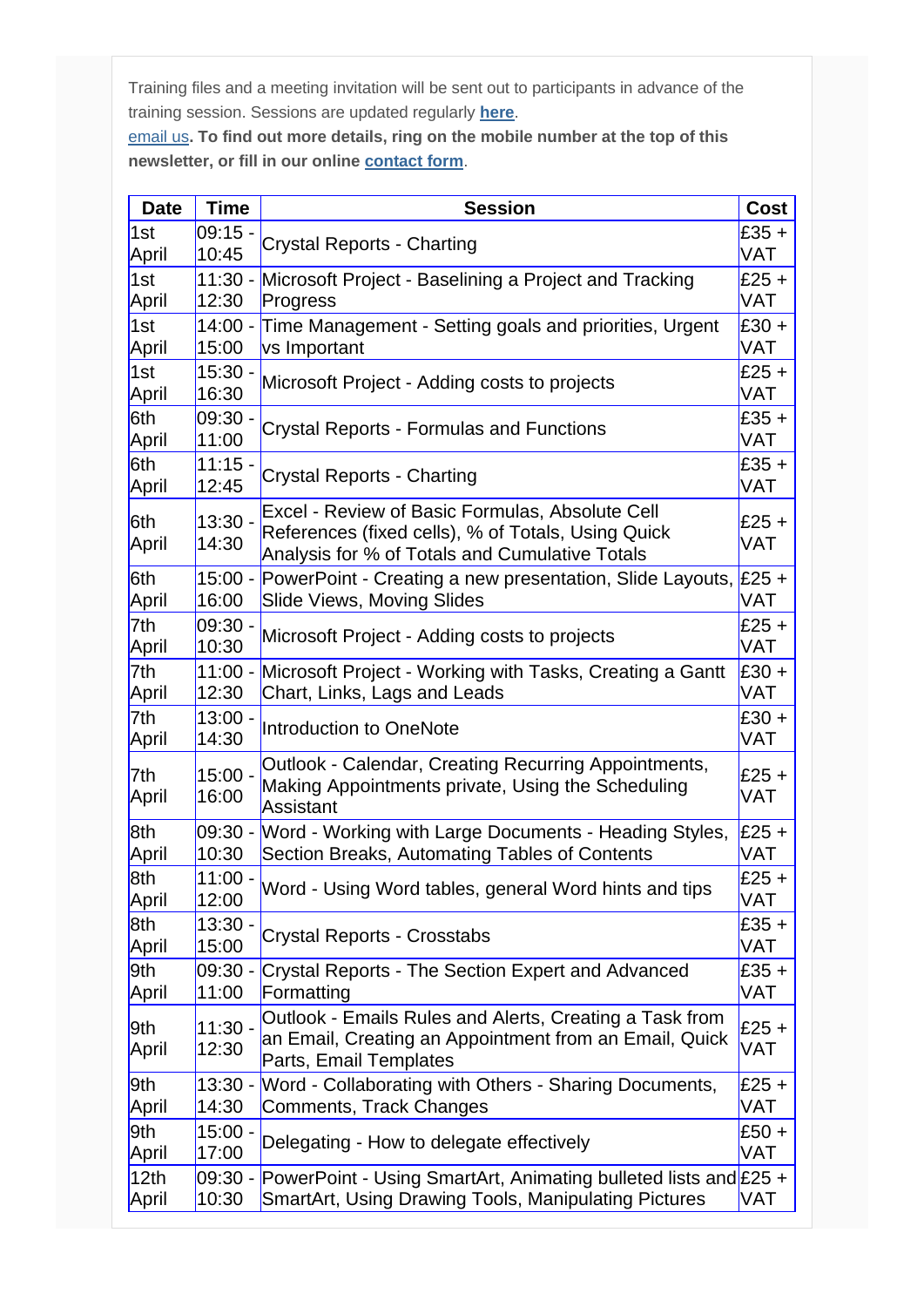| 12 <sub>th</sub><br>April | $11:00 -$<br>12:00 | Outlook - Email Rules and Alerts, Creating a Task from<br>an Email, Creating an Appointment from an Email, Quick<br>Parts, Email Templates              | £25 +<br>VAT          |
|---------------------------|--------------------|---------------------------------------------------------------------------------------------------------------------------------------------------------|-----------------------|
| 12 <sub>th</sub>          | $13:00 -$          | PowerPoint - Creating a new presentation, Slide Layouts, £25 +                                                                                          | <b>VAT</b>            |
| April                     | 14:00              | <b>Slide Views, Moving Slides</b>                                                                                                                       |                       |
| 12 <sub>th</sub>          | $15:00 -$          | PowerPoint - Working with SmartArt, Animating SmartArt                                                                                                  | $£25 +$               |
| April                     | 16:00              | and Bulleted Lists                                                                                                                                      | <b>VAT</b>            |
| 13 <sub>th</sub>          | $09:30 -$          | <b>Excel Pivot Tables</b>                                                                                                                               | $£25 +$               |
| April                     | 10:30              |                                                                                                                                                         | <b>VAT</b>            |
| 13 <sub>th</sub>          | $11:30 -$          | Microsoft Project - Adding costs to projects                                                                                                            | $£25 +$               |
| April                     | 12:30              |                                                                                                                                                         | VAT                   |
| 13 <sub>th</sub>          | $13:30 -$          | <b>PowerPoint - Tables and Charts</b>                                                                                                                   | $£25 +$               |
| April                     | 14:30              |                                                                                                                                                         | <b>VAT</b>            |
| 13 <sub>th</sub>          | $15:30 -$          | Word - Collaborating with Others - Sharing Documents,                                                                                                   | $£25 +$               |
| April                     | 16:30              | Comments, Track Changes                                                                                                                                 | <b>VAT</b>            |
| 14th<br>April             | $09:30 -$<br>10:30 | Outlook - Calendar, Creating Recurring Appointments,<br>Making appointments private, Using the Scheduling<br>Assistant                                  | $£25 +$<br><b>VAT</b> |
| 14th                      | $11:00 -$          | Coaching Skills - the key to successful delegation                                                                                                      | £50 +                 |
| April                     | 13:00              |                                                                                                                                                         | <b>VAT</b>            |
| 14th<br>April             | $14:00 -$<br>16:00 | Communication Skills - Questioning Techniques,<br>Listening Skills, Aggressive, Defensive and Assertive<br><b>Behaviour</b>                             | £50 +<br>VAT          |
| 15 <sub>th</sub>          | 11:00              | 09:30 - Microsoft Project - Views, Tables, Filters, Creating                                                                                            | $£30 +$               |
| April                     |                    | Reports                                                                                                                                                 | <b>VAT</b>            |
| 15 <sub>th</sub>          | $11:30 -$          | Microsoft Word - Using Section Breaks effectively                                                                                                       | $£25 +$               |
| April                     | 12:30              |                                                                                                                                                         | <b>VAT</b>            |
| 15 <sub>th</sub>          | $13:30 -$          | Excel - Named ranges, VLOOKUP                                                                                                                           | $£25 +$               |
| April                     | 14:30              |                                                                                                                                                         | <b>VAT</b>            |
| 15th                      | $15:00 -$          | <b>Excel Charting</b>                                                                                                                                   | $£25 +$               |
| April                     | 16:00              |                                                                                                                                                         | <b>VAT</b>            |
| 15th                      | $16:00 -$          | Using Zoom for Remote Working                                                                                                                           | $£15 +$               |
| April                     | 16:40              |                                                                                                                                                         | <b>VAT</b>            |
| 16th                      | 11:00              | 09:30 - Crystal Reports - Sorting Records, Filtering Record,                                                                                            | $£35 +$               |
| April                     |                    | <b>Grouping Records, Summary Fields</b>                                                                                                                 | <b>VAT</b>            |
| 16th                      | 13:00              | 11:30 - Microsoft Project - Creating a resource sheet, Assigning                                                                                        | $£30 +$               |
| April                     |                    | resources to tasks                                                                                                                                      | <b>VAT</b>            |
| 16 <sub>th</sub><br>April | $13:30 -$<br>14:30 | Excel - Review of Basic Formulas, Absolute cell<br>references (fixed cells), % of Totals, Using Quick Analysis<br>for % of Totals and Cumulative Totals | $£25 +$<br><b>VAT</b> |
| 16th                      | 16:00              | 15:00 - Word - Working with Pictures and Drawing Objects -                                                                                              | $£25 +$               |
| April                     |                    | Inserting, Text Wrapping, Sizing, Effects                                                                                                               | <b>VAT</b>            |
| 19 <sub>th</sub>          | 09:30 -            | Using WebEx for working remotely                                                                                                                        | $£25 +$               |
| April                     | 10:30              |                                                                                                                                                         | <b>VAT</b>            |
| 19 <sub>th</sub>          | $11:00 -$          | <b>PowerPoint - Tables and Charts</b>                                                                                                                   | $£25 +$               |
| April                     | 12:00              |                                                                                                                                                         | <b>VAT</b>            |
| 19 <sub>th</sub>          | $13:30 -$          | <b>Using Outlook for Time Management</b>                                                                                                                | $£30 +$               |
| April                     | 14:30              |                                                                                                                                                         | <b>VAT</b>            |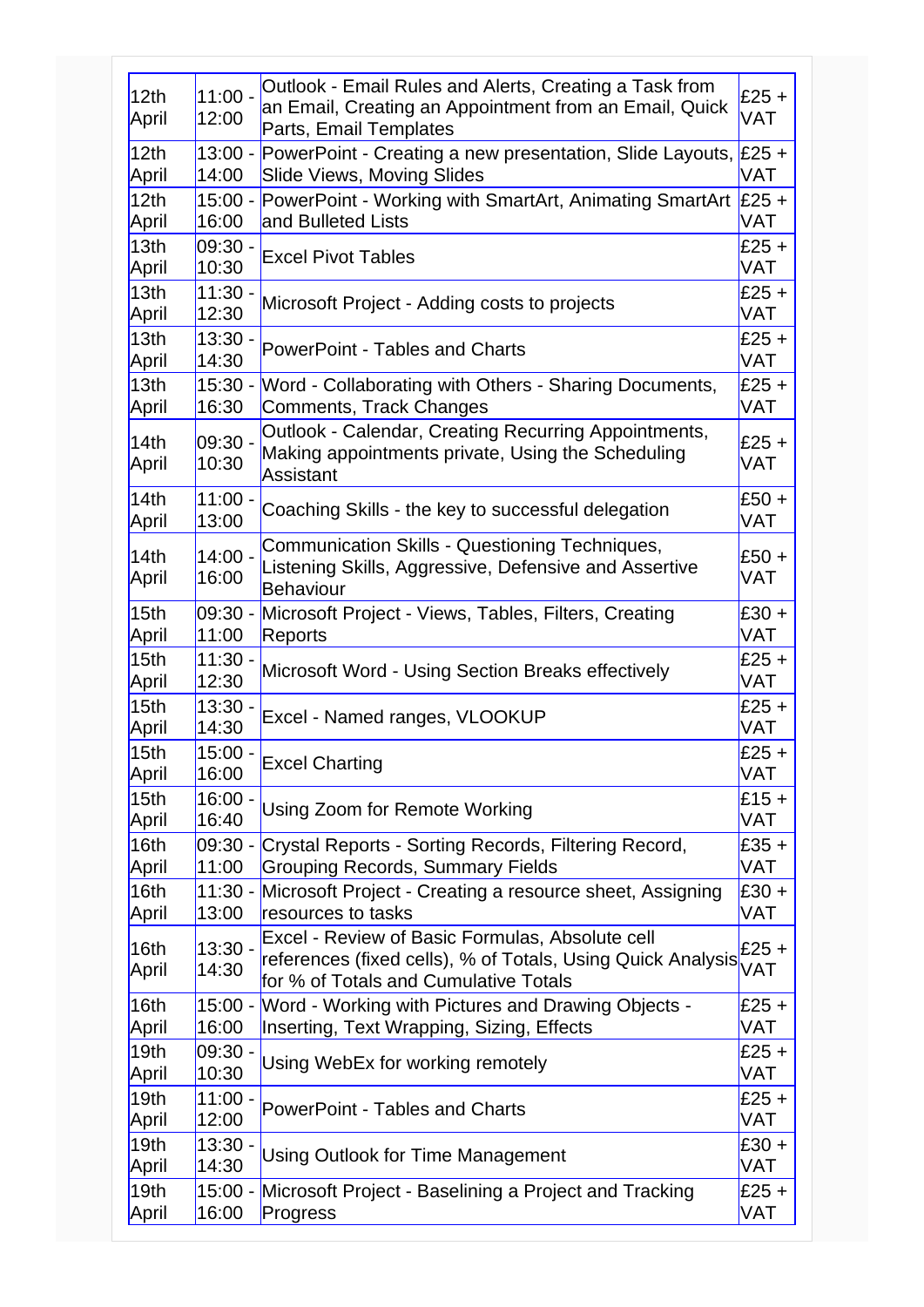| 20th             | 09:30            | <b>Excel - Date and Text Functions</b>                                                                                                                                                  | $£25 +$               |
|------------------|------------------|-----------------------------------------------------------------------------------------------------------------------------------------------------------------------------------------|-----------------------|
| April            | 10:30            |                                                                                                                                                                                         | <b>VAT</b>            |
| 20th             |                  | 11:00 - Excel - Grouping worksheets, Calculations across                                                                                                                                | $E25 +$               |
| April            | 12:00            | worksheets, Data Consolidation                                                                                                                                                          | <b>VAT</b>            |
| 21st<br>April    | 09:30 -<br>11:30 | Effective Communication especially when working<br>remotely - keeping in touch with the team, organising<br>regular meetings, Agenda, feedback from meeting,<br>managing meetings, etc. | $£50 +$<br><b>VAT</b> |
| 21st             | $13:30 -$        | Excel - IF, Nested IF, AND, OR, SUMIF, SUMIFS,                                                                                                                                          | $£30 +$               |
| April            | 15:00            | COUNTIF, COUNTIFS, AVERAGEIF, IFERROR                                                                                                                                                   | <b>VAT</b>            |
| 21st             | $15:30 -$        | <b>Excel Charting</b>                                                                                                                                                                   | $£25 +$               |
| April            | 16:30            |                                                                                                                                                                                         | <b>VAT</b>            |
| 22 <sub>nd</sub> | $15:00 -$        | Word - Mailmerge                                                                                                                                                                        | $£25 +$               |
| April            | 16:00            |                                                                                                                                                                                         | <b>VAT</b>            |
| 23rd             | $09:30 -$        | Excel - Sorting, Filtering, Conditional Formatting                                                                                                                                      | $£25 +$               |
| April            | 10:30            |                                                                                                                                                                                         | <b>VAT</b>            |
| 23rd             | $11:00 -$        | Excel - Creating a new workbook, Basic Formatting,                                                                                                                                      | $£25 +$               |
| April            | 12:00            | Basic Formulas, Saving, Printing                                                                                                                                                        | <b>VAT</b>            |
| 23rd             | $13:30 -$        | Introduction to OneNote                                                                                                                                                                 | $£30 +$               |
| April            | 15:00            |                                                                                                                                                                                         | <b>VAT</b>            |
| 23rd             | 15:30 -          | PowerPoint - Using SmartArt, Animating bulleted lists and £25 +                                                                                                                         | <b>VAT</b>            |
| April            | 16:30            | <b>SmartArt, Using Drawing Tools, Manipulating Pictures</b>                                                                                                                             |                       |
| 26th             | $09:30 -$        | Excel - Creating a new workbook, Basic Formatting,                                                                                                                                      | $£25 +$               |
| April            | 10:30            | Basic Formulas, Saving, Printing                                                                                                                                                        | <b>VAT</b>            |
| 26 <sub>th</sub> | $11:30 -$        | Microsoft Project - Consolidating Projects in a Master                                                                                                                                  | $£30 +$               |
| April            | 13:00            | Plan, Pooling resources across Projects                                                                                                                                                 | <b>VAT</b>            |
| 26 <sub>th</sub> | $13:30 -$        | Microsoft Project - Creating a resource sheet, Assigning                                                                                                                                | $£30 +$               |
| April            | 15:00            | resources to tasks                                                                                                                                                                      | <b>VAT</b>            |
| 26th             | $15:30 -$        | <b>Excel PivotTables</b>                                                                                                                                                                | $£25 +$               |
| April            | 16:30            |                                                                                                                                                                                         | <b>VAT</b>            |
| 27th<br>April    | 09:30 -<br>10:30 | Time Management - Goals and Objectives, The SMART<br>approach to generating goals, Identifying Goals,<br>Prioritising Work, Urgent vs Important                                         | $£30 +$<br>VAT        |
| 27th             | $11:00 -$        | <b>Crystal Reports - Parameter Queries</b>                                                                                                                                              | $£35 +$               |
| April            | 12:30            |                                                                                                                                                                                         | VAT                   |
| 27th             | $13:30 -$        | Word - Working with Pictures and Drawing Objects -                                                                                                                                      | $£25 +$               |
| April            | 14:30            | Inserting, Text Wrapping, Sizing, Effects                                                                                                                                               | <b>VAT</b>            |
| 27th             | $15:00 -$        | Word - Using Word tables, General Word hints and tips                                                                                                                                   | $£25 +$               |
| April            | 16:00            |                                                                                                                                                                                         | <b>VAT</b>            |
| 28 <sub>th</sub> | 09:30            | Excel - Sorting, Filtering, Conditional Formatting                                                                                                                                      | $£25 +$               |
| April            | 10:30            |                                                                                                                                                                                         | <b>VAT</b>            |
| 28 <sub>th</sub> | $11:00 -$        | <b>Team Building and Motivation</b>                                                                                                                                                     | $£50 +$               |
| April            | 13:00            |                                                                                                                                                                                         | <b>VAT</b>            |
| 28 <sub>th</sub> | $14:00 -$        | PowerPoint - Using SmartArt, Animating bulleted lists and £25 +                                                                                                                         | <b>VAT</b>            |
| April            | 15:00            | SmartArt, Using Drawing Tools, Manipulating Pictures                                                                                                                                    |                       |
| 29th             | 19:30 -          | Microsoft Project - Working with Tasks, Creating a Gantt                                                                                                                                | £30 +                 |
| April            | 15:00            | Chart, Links, Lags and Leads                                                                                                                                                            | <b>VAT</b>            |
| 29th             | 15:30 -          | Excel - Grouping worksheets, Calculation across                                                                                                                                         | $£25 +$               |